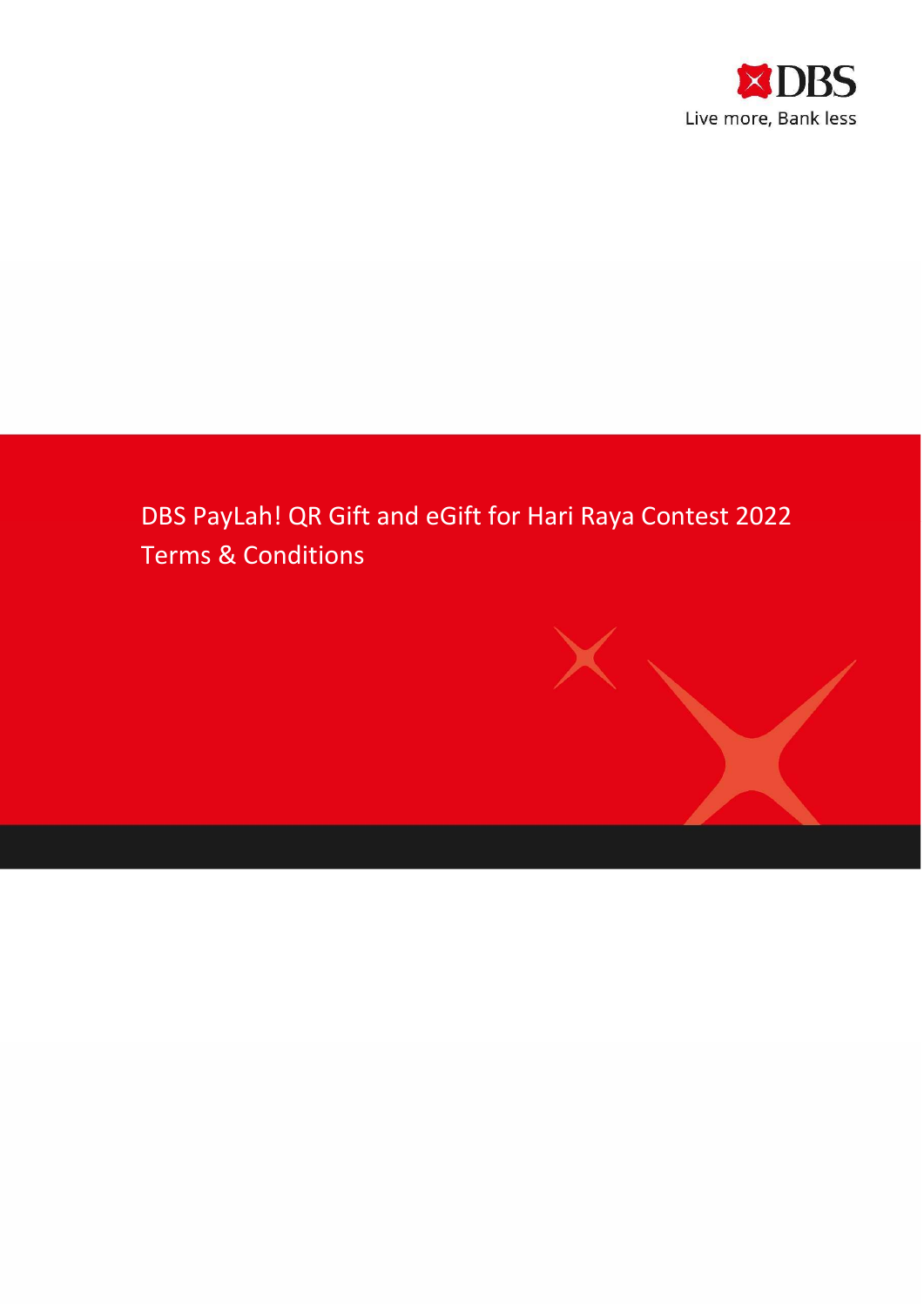



## 1. The Contest

1.1. The DBS PayLah! QR Gift and eGift Contest ("Contest") 2022 is conducted by DBS Bank Ltd ("DBS") of 12 Marina Boulevard, Tower 3, Singapore 018982, and is valid from 3 May to 16 May 2022 ("Contest Period").

### 2. Eligibility

- 2.1. In these Terms and Conditions, "Application" refers to DBS PayLah!, a mobile service offered by DBS which is a stored value facility that may be used by a user of the mobile service (individually a "User" and collectively, "Users") to transfer funds via the DBS PayLah! application for mobile devices that can be downloaded by Users from the Apple App Store and Google Play Store.
- 2.2 The Contest is open to Users (individually an "Eligible User" and collectively, "Eligible Users") who:
	- a) have successfully downloaded the Application before or during the Contest Period;
	- b) have successfully registered for a wallet account in the Application ("Wallet Account") before or during the Contest Period; and
	- c) have not closed their Wallet Account during the Contest Period.
- 2.3 Qualifying Period ("Qualifying Period") refers to the period from 3 May to 16 May 2022.
- 2.4 In order to take part in the Contest, Eligible Users must successfully complete qualifying transactions ("Qualifying Transactions") during the Qualifying Period to accumulate transaction counts (individually a "Count" and collectively, "Counts"):

| <b>Qualifying Transaction</b>                                                                                                                               | <b>Number of Counts Per</b><br><b>Qualifying Transaction</b> |
|-------------------------------------------------------------------------------------------------------------------------------------------------------------|--------------------------------------------------------------|
| Eligible User loads and gives a QR Gift/ eGift of at least S\$6 to<br>an unique Eligible User who redeems or receives it during<br><b>Qualifying Period</b> | 1 Count                                                      |
| Eligible User redeems or receives a QR Gift / eGift of at least<br>S\$6 from an unique Eligible User during Qualifying Period                               | 1 Count                                                      |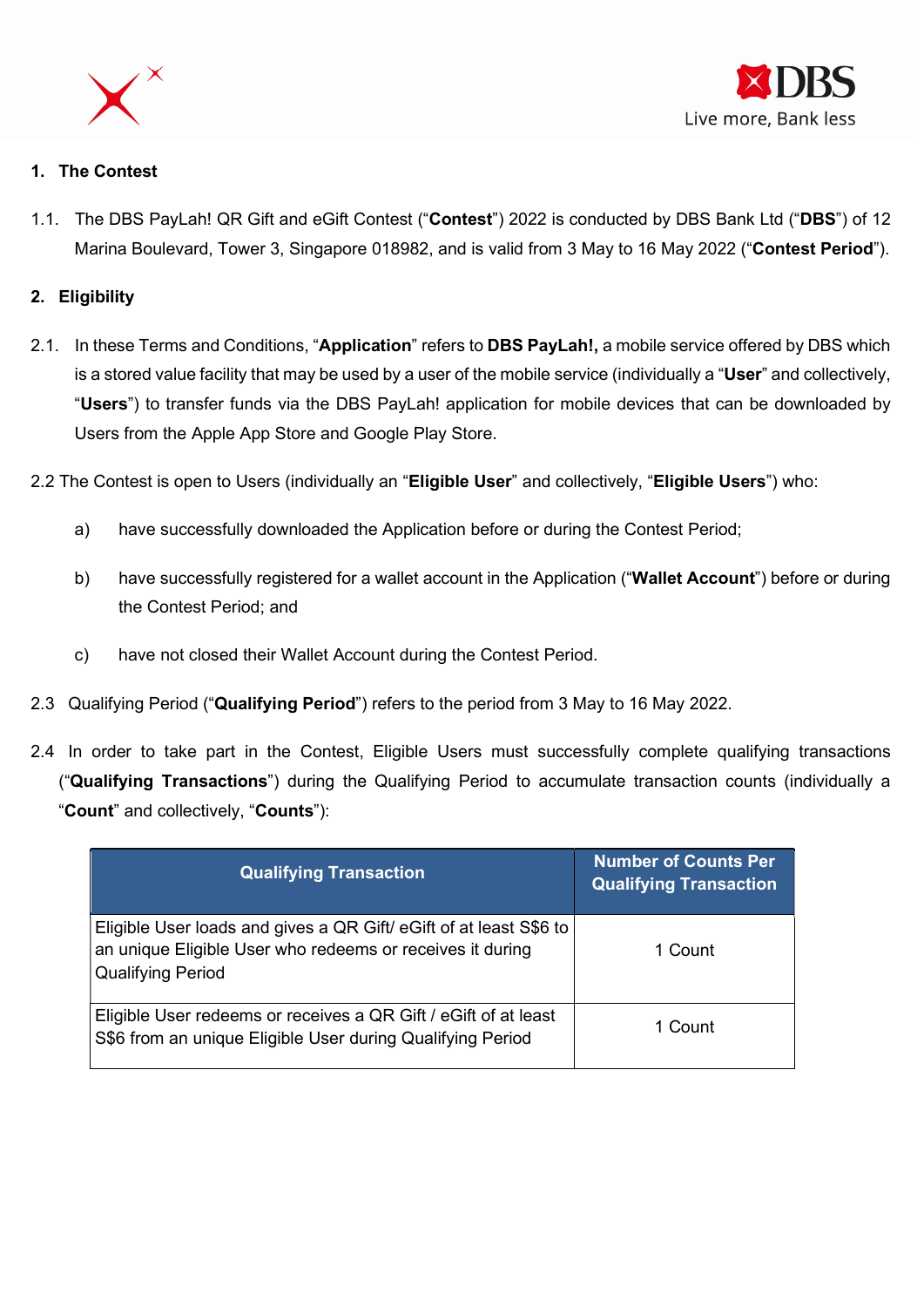



- 2.5 The top One Hundred and Fifty (150) Eligible Users with the highest number of Counts cumulated at the end of each day between 3 May and 16 May 2022 will win a daily cashback of S\$5 ("Daily Prize").
- 2.6 Each user is only eligible for one Daily Prize. Therefore, if a user is already a Winner of a Daily Prize (i.e. the Daily Prize for another day) then this user will not be eligible to win the Daily Prize for the given day, even if he is amongst the top five Eligible Users with the highest number of Counts cumulated on that day. To ensure that there will be 150 daily winners on each day between 3 May and 16 May 2022, the next Eligible User with the highest number of Counts cumulated at the end of that day will then be included as a Winner.
- 2.7 For the Daily Prizes, if any Eligible Users are tied on the same number of Counts, the Winner(s) will be determined by the first to achieve that number of Counts based on the transaction timestamp as captured in DBS's system.
- 2.8 To qualify, the QR Gift/ eGift must be loaded with a value between S\$6 and S\$999 and must be received or redeemed during the Qualifying Period.
- 2.9 Eligible Users may perform as many Qualifying Transactions as they wish in order to cumulate Counts. However, Eligible Users are subject to the daily transaction limit of up to S\$2,000.

#### 3. Conduct of the Contest

- 3.1 During the Contest Period, One Hundred and Fifty (150) Eligible Users will win S\$5 each day (i.e. 2100 daily winners over the Contest Period).
- 3.2 Prizes will be credited to either the winner's Wallet Account or bank account which is linked to their Wallet Account ("Bank Account") by 15 July 2022, or any other date which DBS may at its sole discretion determine, provided that the Wallet Account is not closed or blocked when the cash is being credited.
- 3.3 Results will be announced and published here on 15 July 2022. The Winners' Wallet Account nickname (which may be partially masked) and/or last 4 digits of their phone number will be published. Thereafter, Winners will also be notified by PayLah! Push Notification after the prize has been successfully credited to their Wallet Account or Bank account.